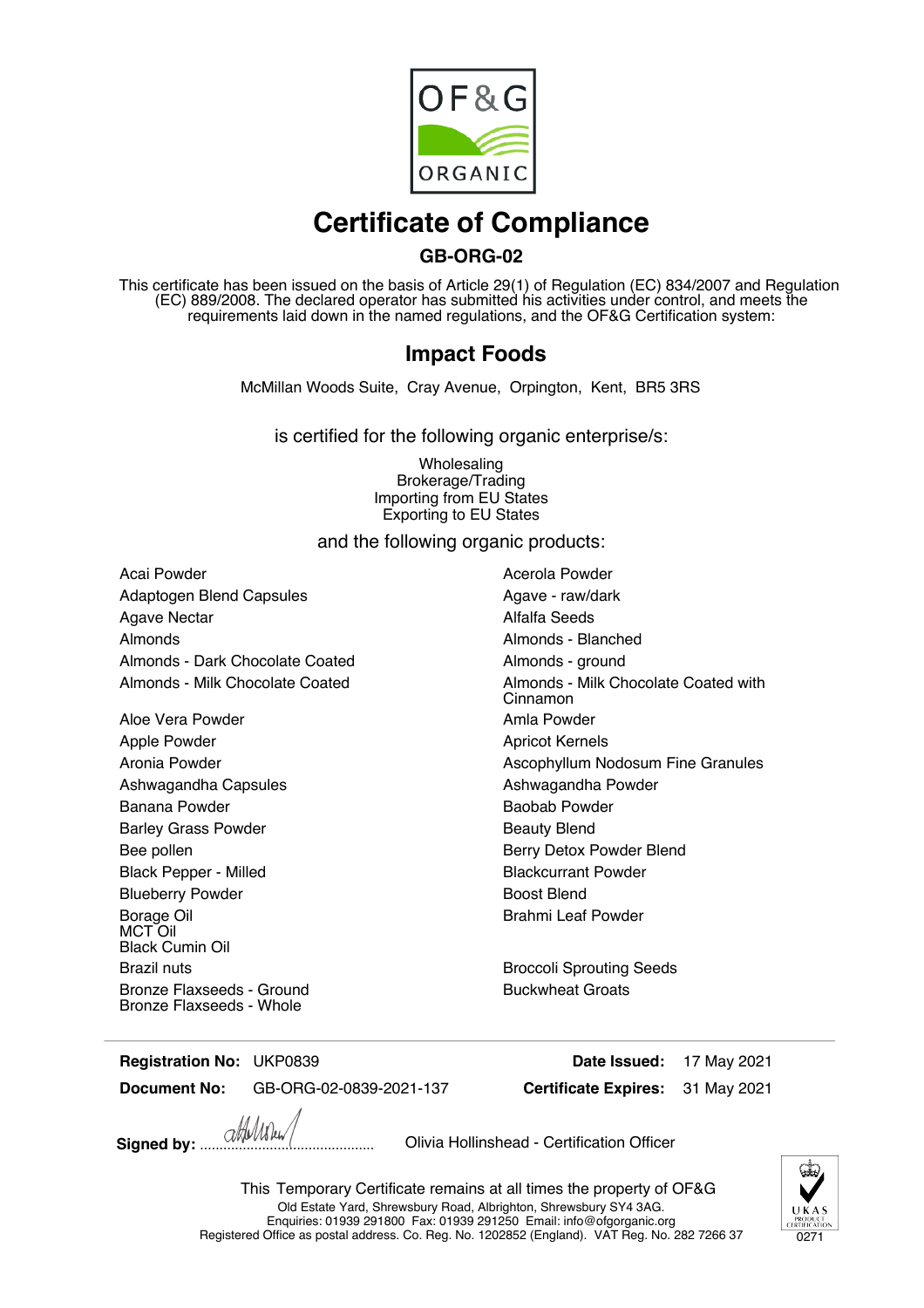

## **Certificate of Compliance - continuation page 2**

#### **Impact Foods**

Products Certified to Regulation (EC) 834/2007, 889/2008 and the OF&G Certification scheme

Burdock Root **Cacao Beans** Cacao Butter **Cacao Liquor** Cacao Liquor Cacao Nibs Cacao paste Cacao Powder Camu camu powder Cardamon Powder Carob Powder Cashew Nuts Cashew Pieces Chaga Mushroom Extract Chia oil Chia Seed Protein Powder Chia seeds Chicory Root **Chicory Root** Chicory Root **Chicory** Root Chicory Root **Chicory** Root Chicory Root **Chicory** Root **Chicory** Root **Chicory** Root **Chicory** Root **Chicory** Root **Chicory** Root **Chicory** Root **Chicory** Root **Chic** Cinnamon Powder Cocoa Butter Cocoa liquor Cocoa nibs Cocoa nibs - Fair Trade Cocoa paste Cocoa powder Coconut Aminos Coconut Chips Coconut Flour Coconut flower blossom nectar **Coconut Milk Powder** Coconut Milk Powder Coconut oil **Coconut oil** Coconut palm sugar Coconut sugar Coconut syrup Coconut Water Powder Cordyceps Mushroom Extract Cranberries Cranberry Powder Dandelion Root **Dried Apricots** Energy Blend Fava Bean Protein Concentrate Fenugreek Powder Fenugreek Powder Flax seed - cold milled Freeze Dried Raspberry Powder Fucus Vesiculosis Fine Granules Get Spinached - Energy Bomb Get Spinached - Gut Wellness Get Spinached - Muscle Powder Get Spinached - Super Glow Ginseng Powder **Gluten Free Brown Rice Flour** Gluten Free Brown Rice Flour Gluten Free Buckwheat Flour **Gluten Free Chickpea Flour** Gluten Free Chickpea Flour Gluten Free White Rice Flour Goji berries Goji powder Goji powder Golden/Incan berries Green Blend

Chlorella Tablets Chocolate sweetened with coconut blossom sugar Ginger Powder

**Registration No:** UKP0839 **Date Issued:** 17 May 2021

**Document No:** GB-ORG-02-0839-2021-137

**Certificate Expires:** 31 May 2021

**Signed by:** ............................................. Olivia Hollinshead - Certification Officer

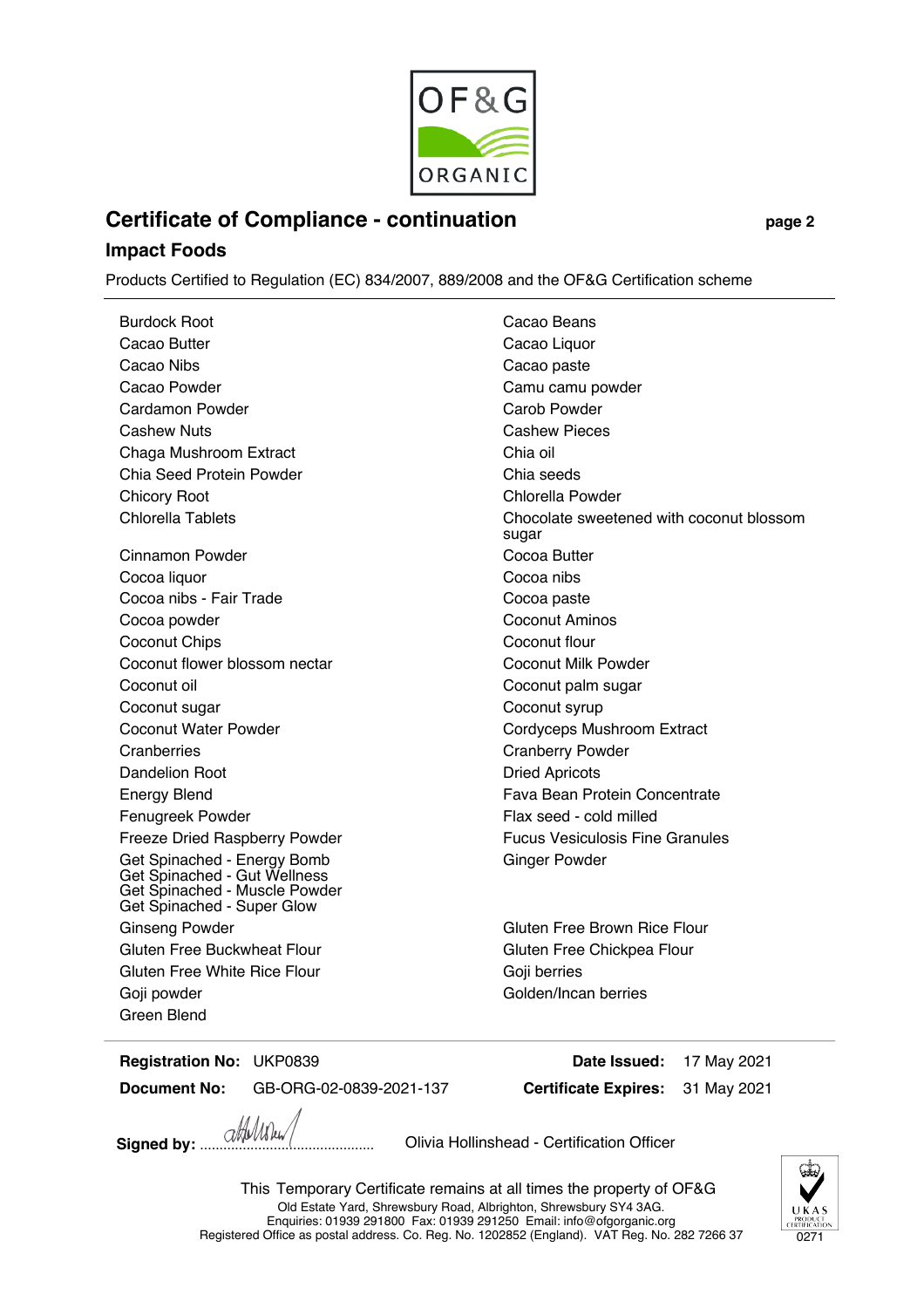

Guarana Powder

### **Certificate of Compliance - continuation page 3**

#### **Impact Foods**

Products Certified to Regulation (EC) 834/2007, 889/2008 and the OF&G Certification scheme

Green Charge Blend Berry Boost Blend Hazelnut Grains **Hazelnut Paste** Hazelnuts **Hazelnuts** Hemp oil Hemp protein powder **Hemp** seeds - shelled Hemp Seeds - Whole **Humble Health Branded Spirulina Powder** Inulin Powder **Instrument Communist Communist Communist Communist Communist Communist Communist Communist Communist Communist Communist Communist Communist Communist Communist Communist Communist Communist Communist Commun** Kale Powder **Lemon Grass Powder Lemon Grass Powder** Lions Mane Mushroom Extract Liquorice Root Powder Lucuma powder **Maca Capsules (gelatinised)** Maca Capsules (gelatinised) Maca powder **Maca** powder - black Maca powder - gelatinised Maca powder - red Macadamia Nuts **Macadamia Nuts** Maple Syrup Maqui powder **Matcha Green Tea Powder** Matcha Green Tea Powder Medjool Dates **Milk Thistle Powder** Milk Thistle Powder Mulberries Mulberries - dried, white Naked Protein Blend Neem Leaf Powder No Evil Nutrition Super Greens Blend Nootropic Blend Capsules Oatmeal **Oatmeal** Oats Pea protein powder **Pecan Nuts** Pecan Nuts Pelvetia Canaliculata Fine Powder **Pelvetia Canaliculata** Fine Powder Pine Kernels **Pine Kernels** Pistachio Paste Plant Powered Nutrition Organic Ashwagandha Root Powder Plant Powered Nutrition Organic Baobab Superfruit Powder Plant Powered Nutrition Organic Vegan Protein Blend ProPlant Labs Super Berry ProPlant Labs Super Foods ProPlant Labs Super Green Psyllium husks **Puffed Quinoa** Pumpkin Seed Protein Powder **Pumpkin Seeds** 

Moringa Leaf Powder Mucuna Seed Powder (Kappikachhu Powder) Powdered Beetroot

Protein Blend, Post-Workout & Pre-Workout

Pure Energy Blend Purple Corn Flours

**Registration No:** UKP0839 **Date Issued:** 17 May 2021

**Document No:** GB-ORG-02-0839-2021-137

**Certificate Expires:** 31 May 2021

**Signed by:** ............................................. Olivia Hollinshead - Certification Officer